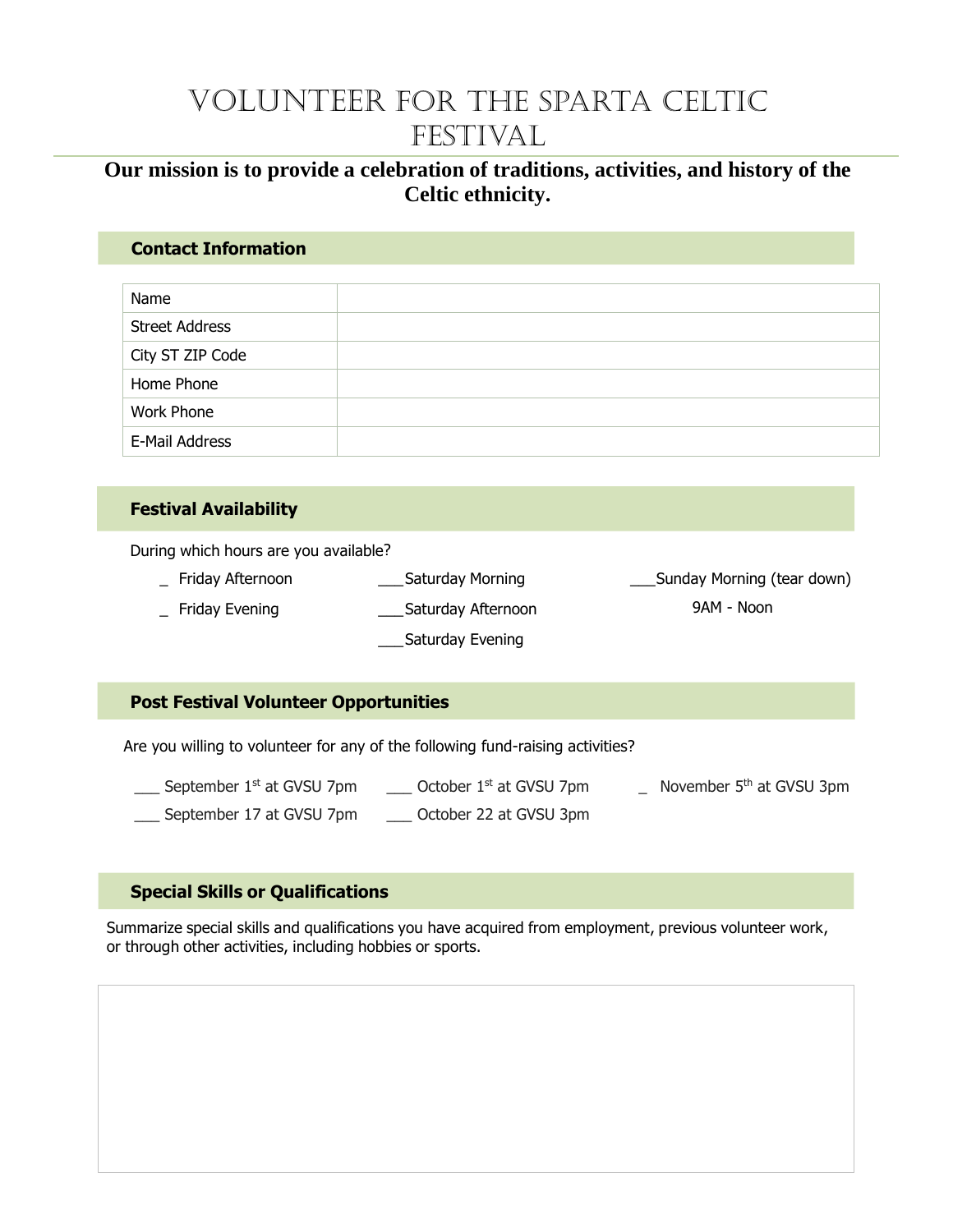#### **Person to Notify in Case of Emergency**

| Name                  |  |
|-----------------------|--|
| <b>Street Address</b> |  |
| City ST ZIP Code      |  |
| Home Phone            |  |
| <b>Work Phone</b>     |  |
| E-Mail Address        |  |

Any Health issues or medications we should be aware of \_\_\_\_\_\_\_\_\_\_\_\_\_\_\_\_\_\_\_\_\_\_\_\_\_\_

#### **Agreement and Signature**

By submitting this application, I affirm that the facts set forth in it are true and complete. I understand that if I am accepted as a volunteer or employee, any false statements, omissions, or other misrepresentations made by me on this application may result in my immediate dismissal.

| Name (printed) |  |
|----------------|--|
| Signature      |  |
| Date           |  |